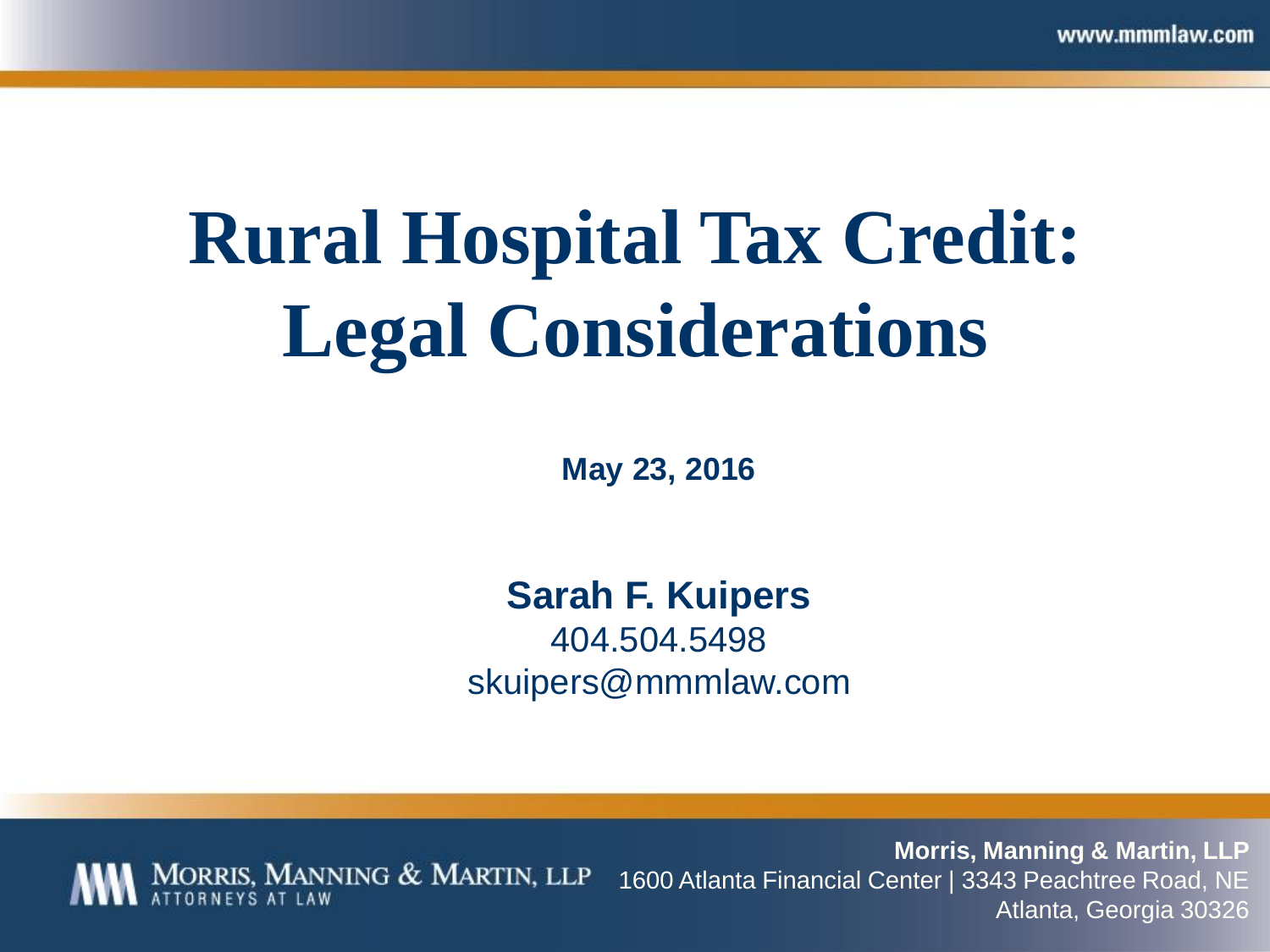#### **Eligible Donees**

- Title 31, Chapter 8, Article 1 new Section 9.1
- Rural hospital organizations
- By December 1 of each year, DCH will submit eligible rural hospital organizations to Department of Revenue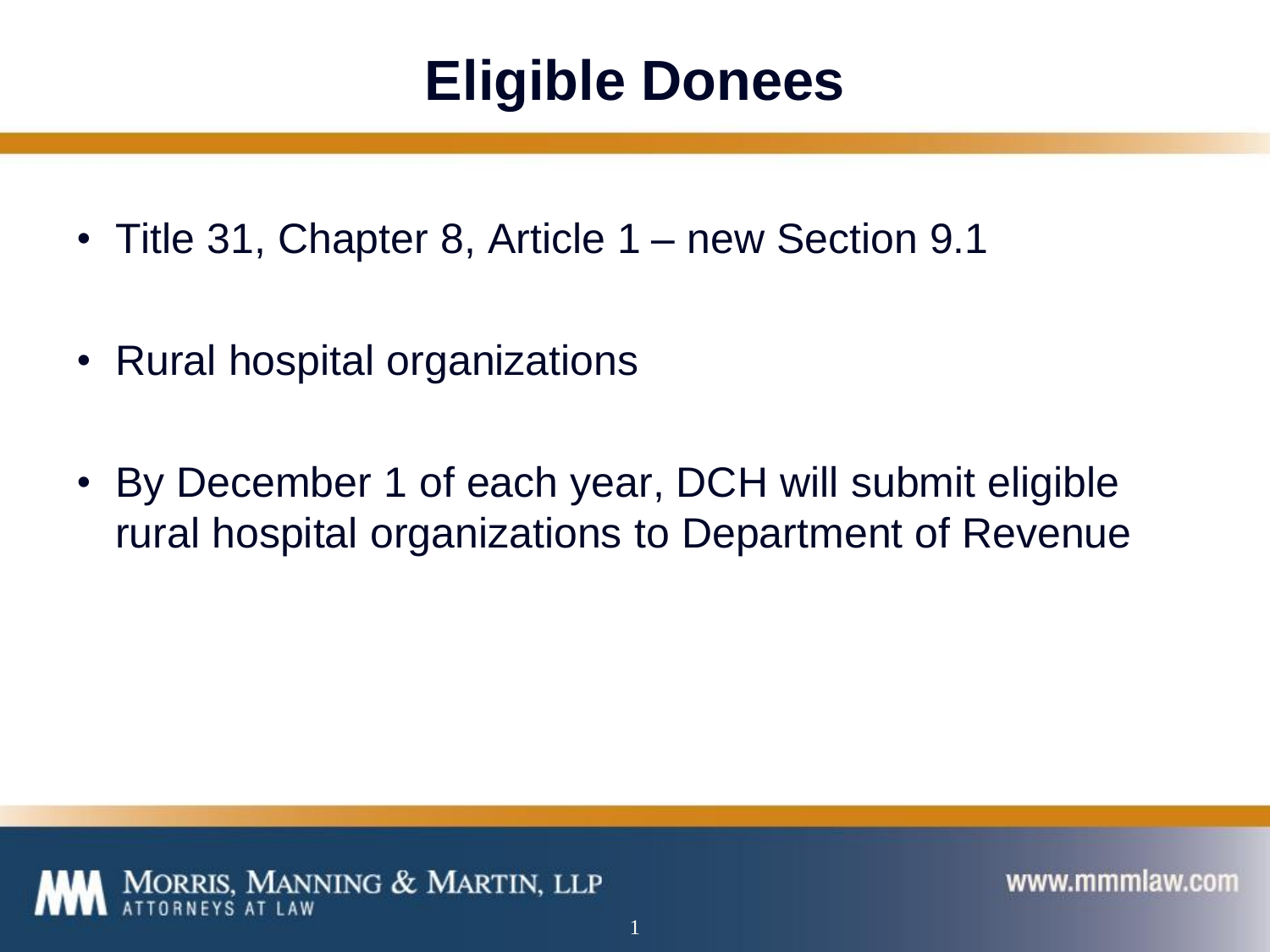#### **Restrictions on Donee Benefit**

- Yearly aggregate caps: \$50 million in 2017, \$60 million in 2018, \$70 million in 2019
- \$4 million per RHO per year (and \$2 million cap in first half of year for either individuals or corporations)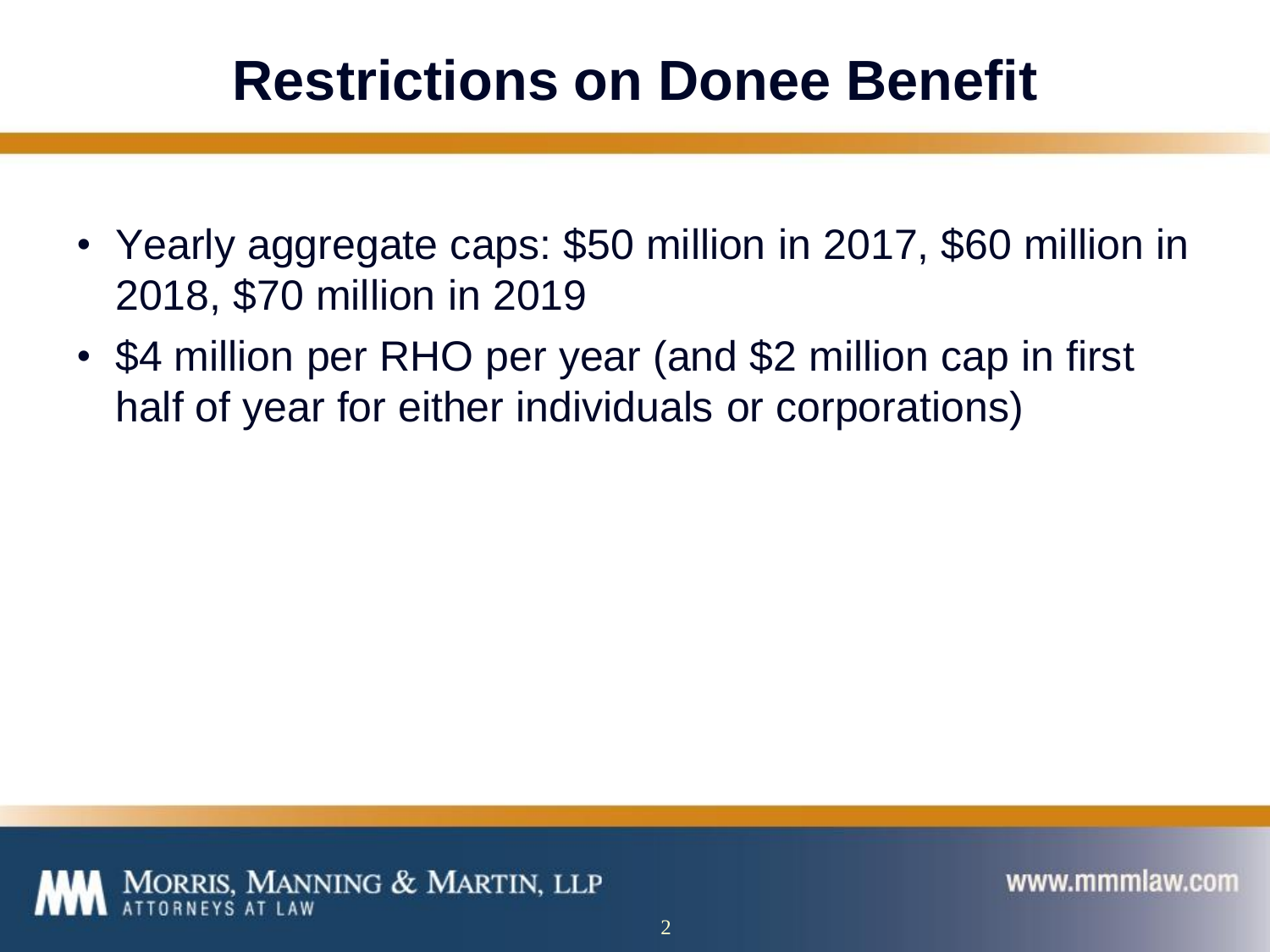#### **Eligible Donors: Individuals**

- Single or head of household: lesser of 70 percent of amount expended or \$2,500 per year
- Married filing jointly: lesser of 70 percent of amount expended or \$5,000 per year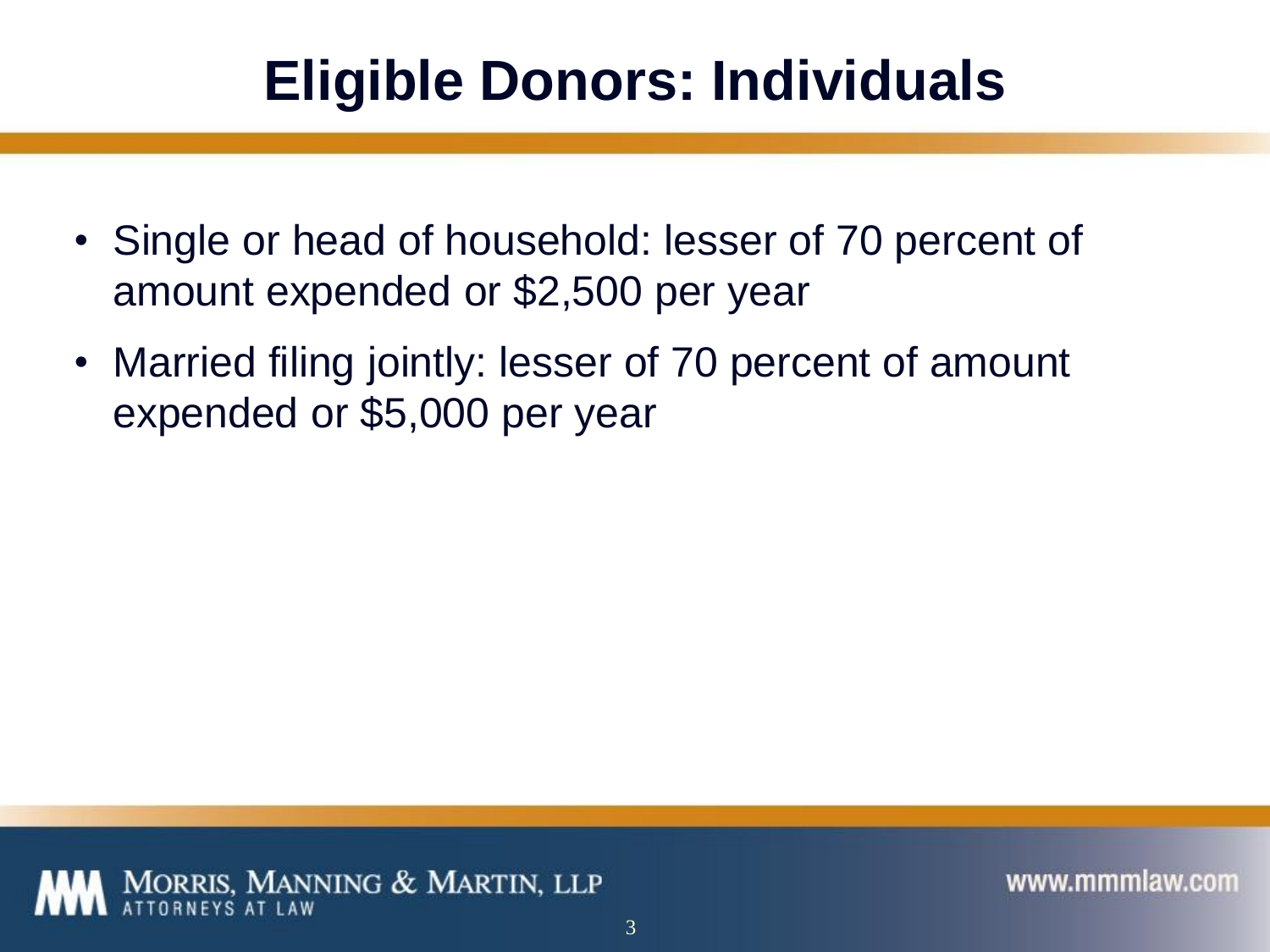### **Eligible Donors: Corporations**

- "or other entity" (subsections  $(c)$ ,  $(e)(2)(A)$ )
- Amount not to exceed lesser of 70 percent of amount expended or 75 percent of corporation's income tax liability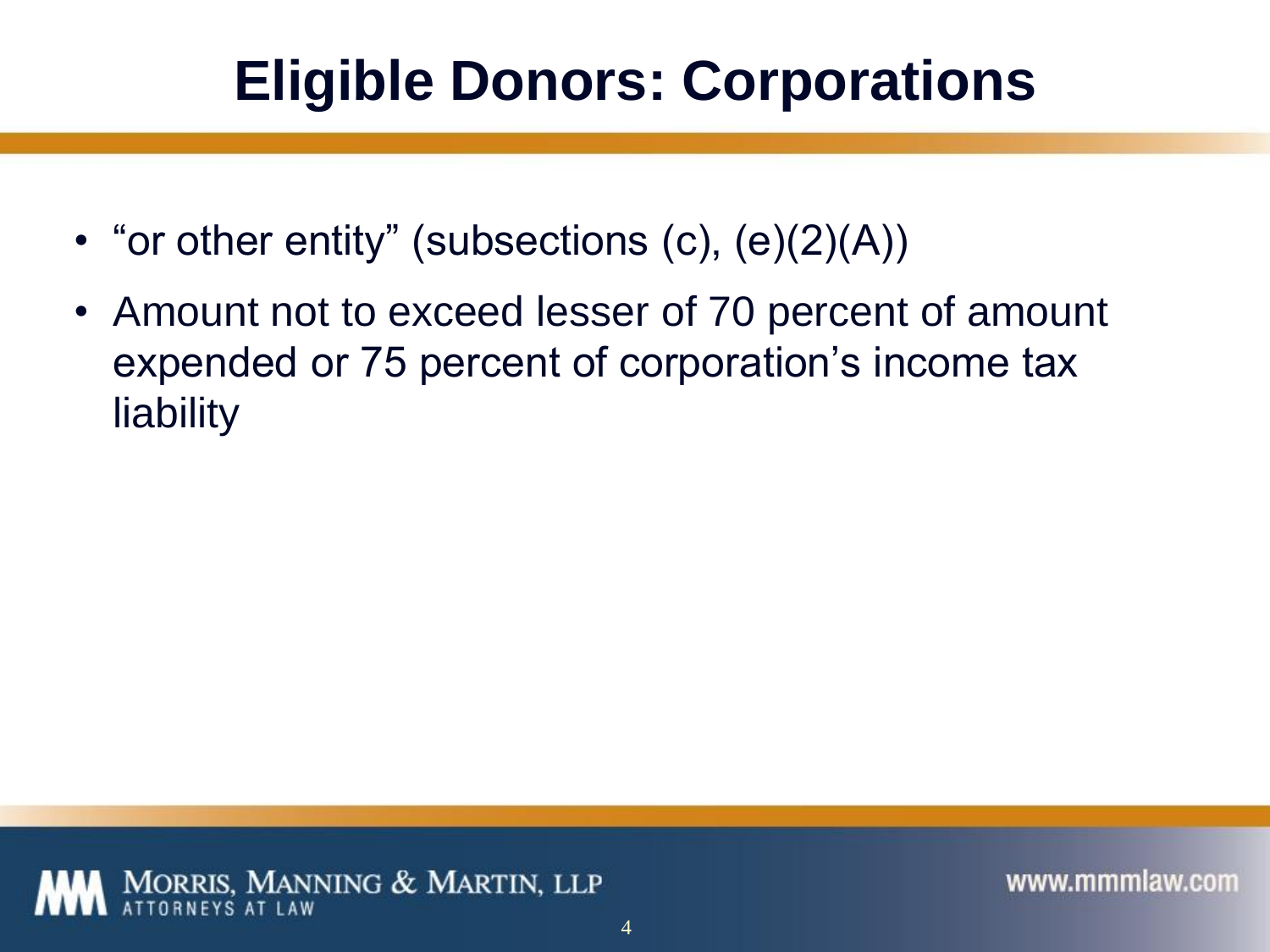#### **Restrictions on Donor Benefit**

- Cannot exceed income tax liability
- No carryback, five-year carryforward
- No credit available if state tax deduction claimed on same amount for donation to Section 501(c)(3)
- Not transferable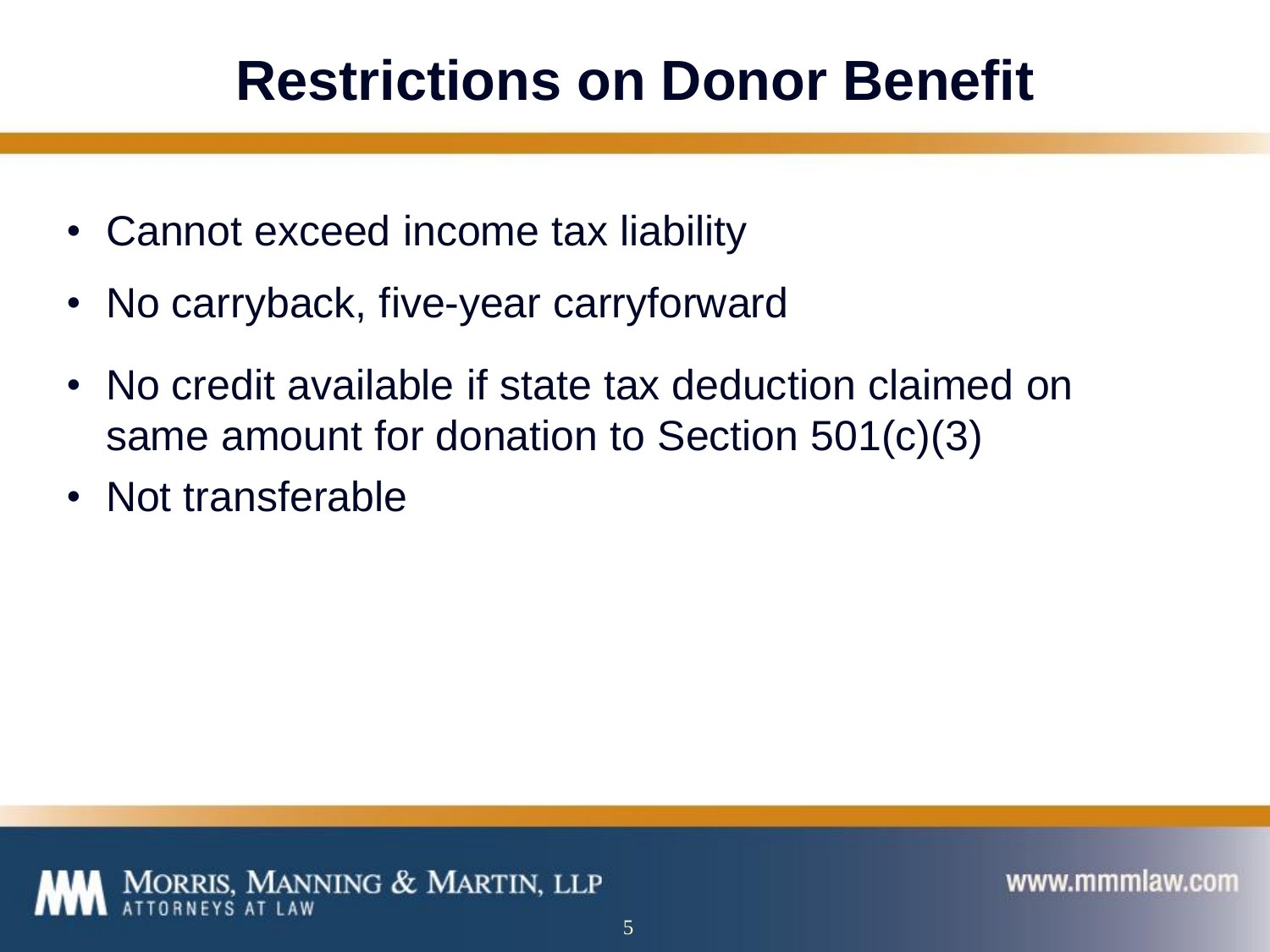#### **Contribution**

• "Qualified rural hospital organization expense" = the contribution of funds by an individual or corporate taxpayer to a rural hospital organization for the direct benefit of such organization …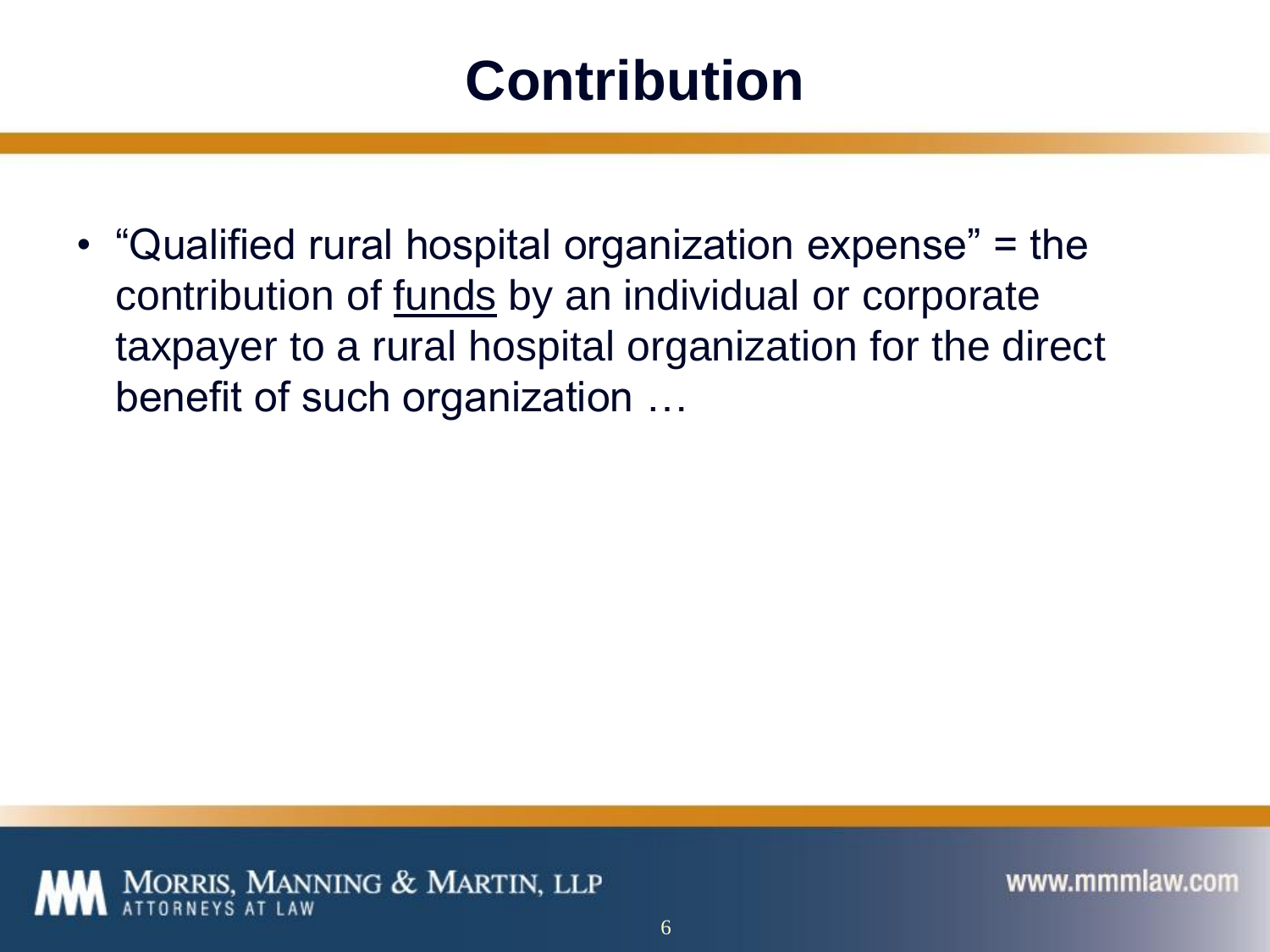#### **Quid Pro Quo**

- Often considered when valuing deductions
- Anti-Kickback Statute statute that prohibits the exchange (or offer to exchange), of anything of value, in an effort to induce (or reward) the referral of federal health care program business.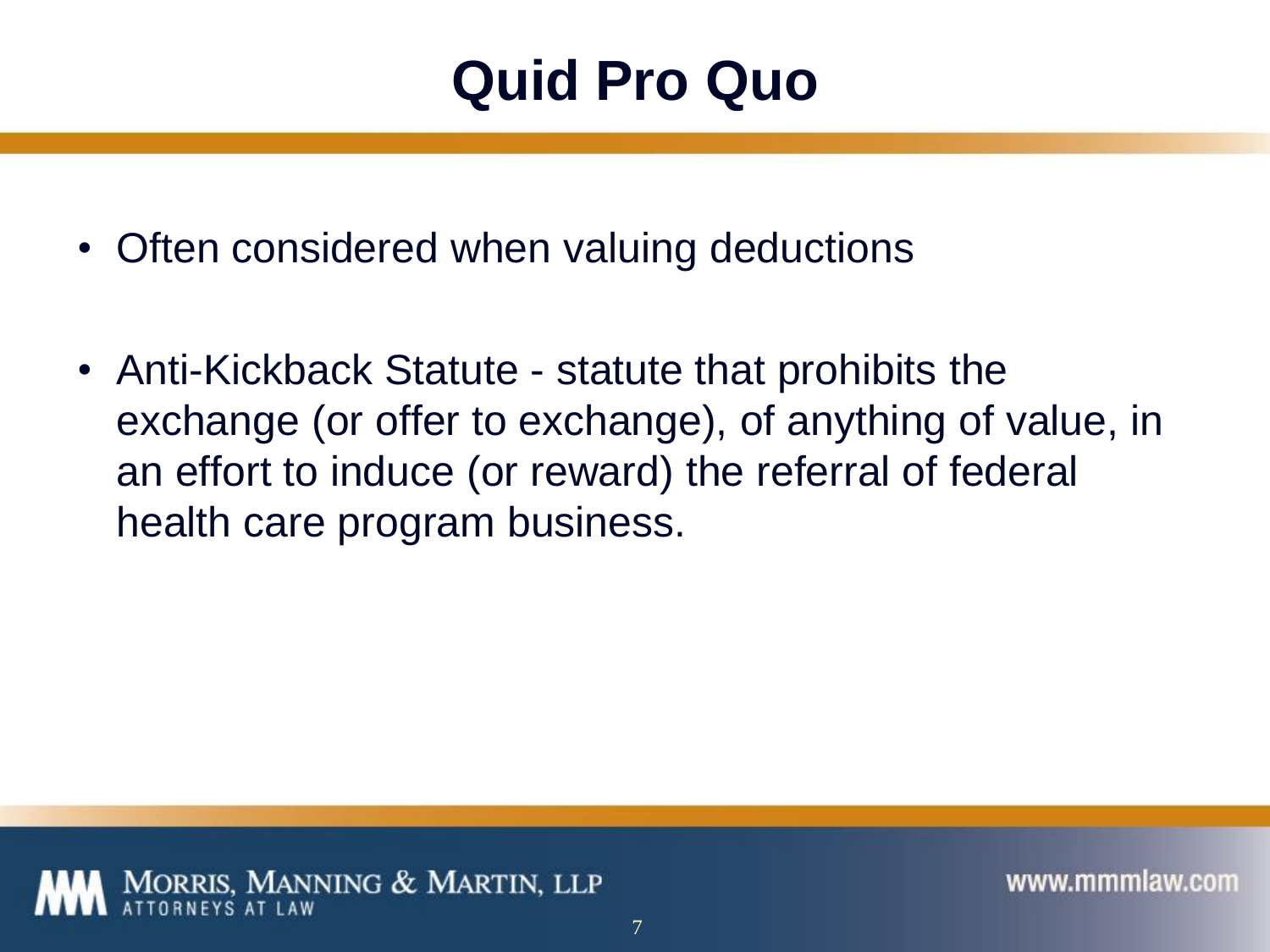## **Timing Issues**

- Contribution of funds to a rural hospital organization for the direct benefit of such organization during the tax year for which a credit is claimed
- 30-day period after taxpayer electronically notifies DCH in which DCH may approve or deny
- Then, taxpayer has 60 days to contribute
- January 1 to June 30 \$2 million cap